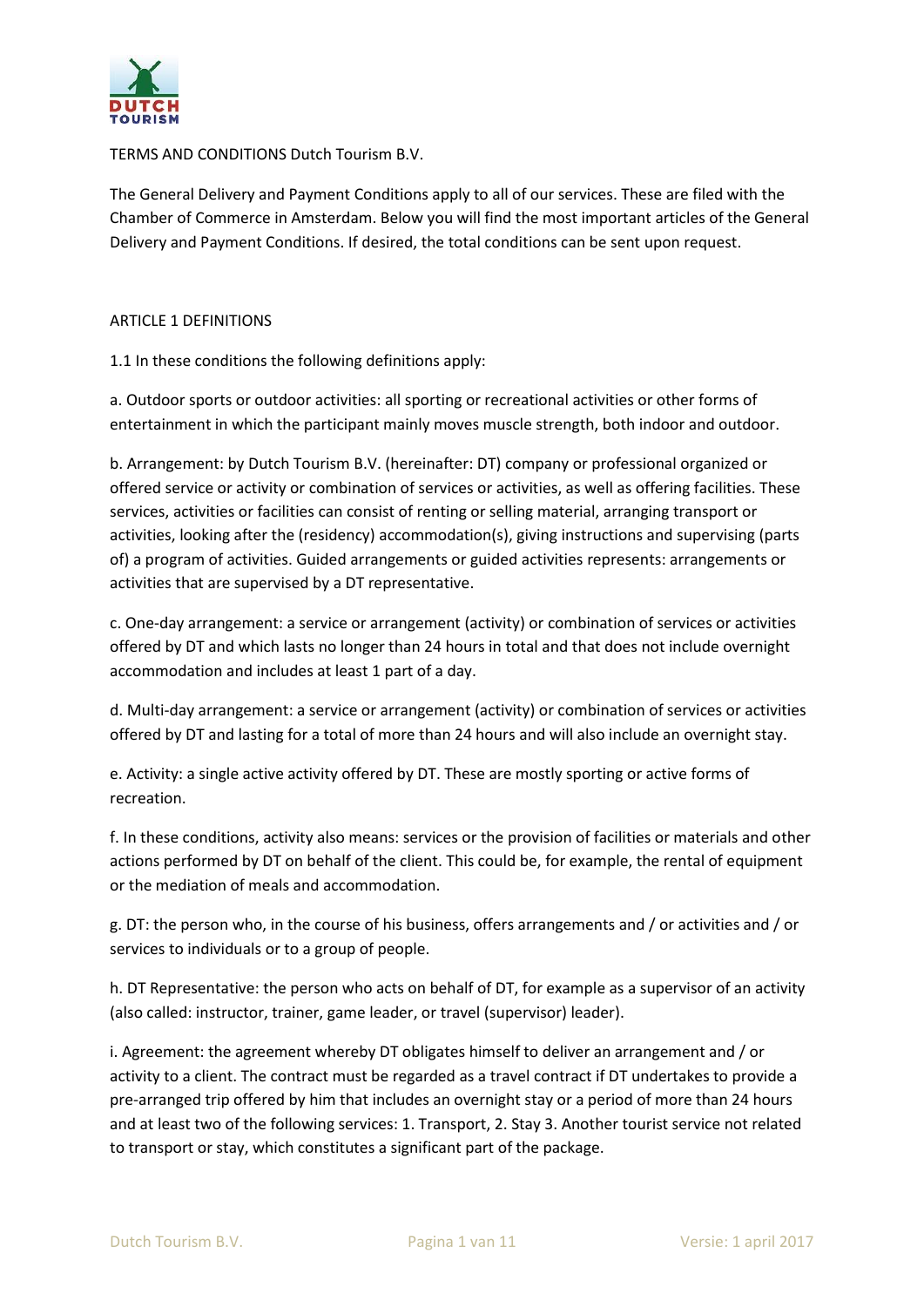

j. Client: every natural person or legal entity that enters into an agreement with DT for itself or on behalf of third parties or makes use of arrangements, activities, services or materials from DT.

k. Participant: every natural person who actually participates in or makes use of an arrangement and / or activity.

l. Start:

A. For multi-day packages where transport to the destination is included: the time of departure of this transport as communicated to the participant by DT;

B. In the case of multi-day packages that include accommodation, but the participant himself arranges transport to the destination, the first of the following moments: the time specified on the day of arrival at the (first) accommodation or the time at which the accommodation is required to be available specified in the agreement;

C. For all other arrangements, activities or services: the time is specified on the (first) day of the program.

m. End:

A. In the case of multi-day packages that include transport to the destination: the actual time of arrival of this transport at the place of departure is previously agreed with the participant;

B. For multi-day packages including accommodation, but where the participant takes care of transport from the destination to the following moment; the time at which the participant actually leaves the (last) accommodation;

C. In all other arrangements, activities or services: stopping the designated time on the last day of the program or earlier than the activities.

n. Amount of the agreement: the sum of the price of the arrangement, the activities or services provided by DT, the premium and policy costs for any insurance policies taken out and the contribution to a guarantee fund, insofar as DT is a member thereof.

# ARTICLE 2 SCOPE

2.1 These conditions apply to all activities, quotations, offers and agreements made by or on behalf of DT, unless deviating provisions have been included in the agreement.

2.2 The client accepts the applicability of these conditions by entering into an agreement with DT or actually participating in an arrangement or activity by DT or by paying the rate due.

2.3 In the event of conflict between these terms and conditions and the general terms and conditions of the client, the terms and conditions of DT prevail, unless DT and the client expressly agree otherwise in writing.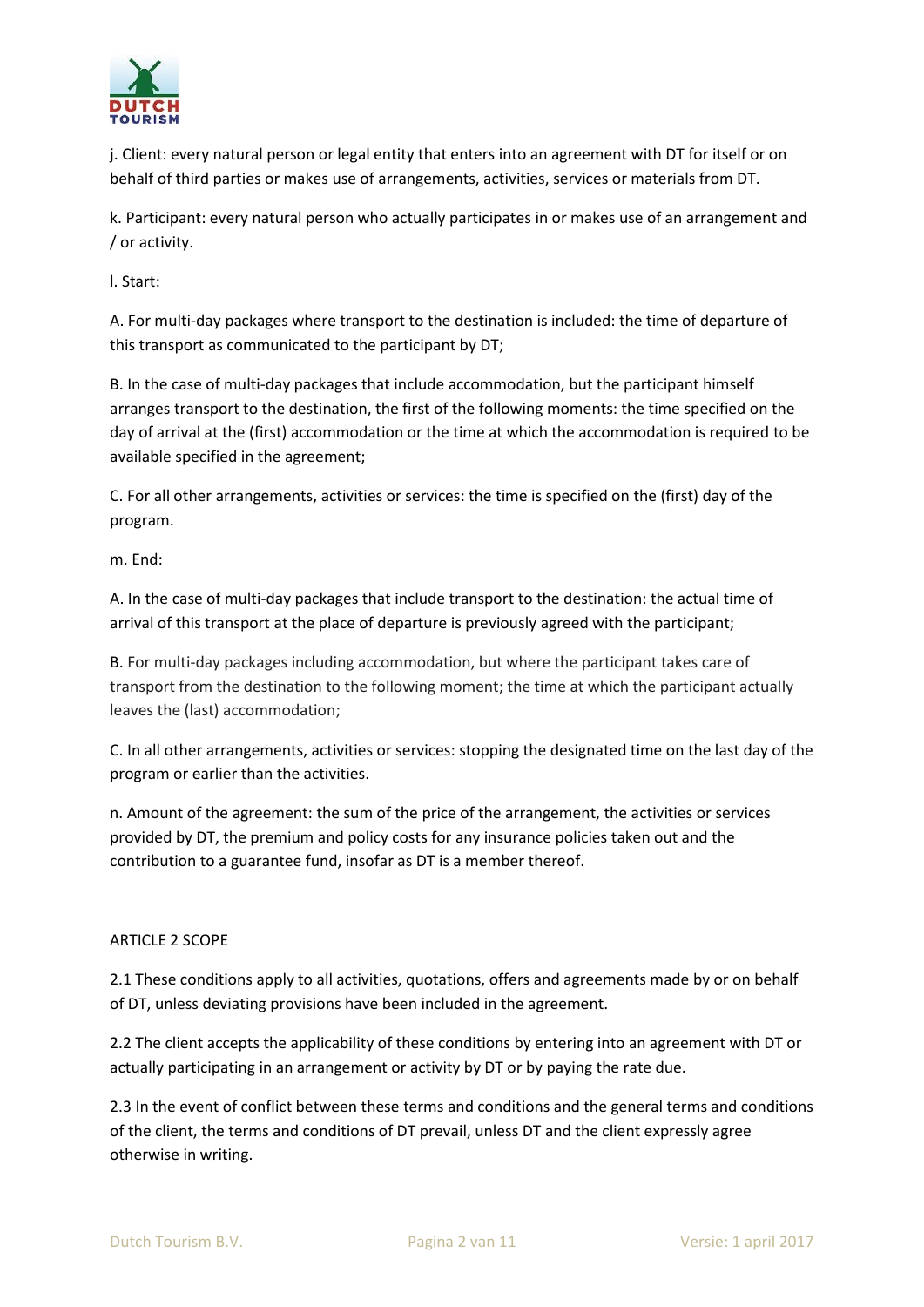

2.4 DT is only bound by the agreement and / or changes and / or additions, if DT has accepted this in writing.

## ARTICLE 3 REALISATION AND CONTENT AGREEMENT

3.1 Every offer from DT is only a free invitation to the client to enter into an agreement with DT. The agreement only comes about because DT accepts the offer of the client to enter into the agreement verbally (or by telephone) or in writing. The agreement can be concluded both directly and through the mediation of a booking office. The client then receives a written confirmation of the agreement accordingly from DT or the booking office.

3.2 The content of the agreement is partly determined by data in DT's publications for that season. DT will state here which activities are included, the minimum number of participants that are required for the activity in order to continue and which amount or percentage must be paid as an advance. Obvious errors and mistakes in a publication by DT are not binding. DT cannot be held regarding information material issued under the responsibility of third parties.

3.3 The client is obliged, before or at the latest at the conclusion of the agreement, to report all personal circumstances of himself and / or those on behalf of whom he enters the agreement to DT or the representative of DT insofar as they may affect the proper conduct of the agreement. This obligation applies in particular to all relevant medical and conditional details.

3.4 The client can specify preferences if desired. DT will try to take this into account as much as possible.

3.5 The person who enters into an agreement with DT on behalf of another is jointly and severally liable towards DT for all obligations arising from that agreement.

3.6 The client and the participant are obliged to present a valid proof of identity at DT's first request.

### ARTICLE 4 PAYMENT

4.1 Down payment: 80% of the amount of the contract must be paid no later than 20 days before the start. The client will receive an invoice accordingly for this.

4.2 If the agreement is concluded within 20 days before commencement, the client is obliged to pay the entire amount in one time within 1 week after the agreement has been concluded, unless expressly agreed otherwise in writing. If the agreement is concluded within 72 hours before commencement, the client must pay the amount immediately by telephone transfer or EMS payment link or at the place of departure. If the agreement is concluded immediately before the start of the execution, payment must be made prior to the start.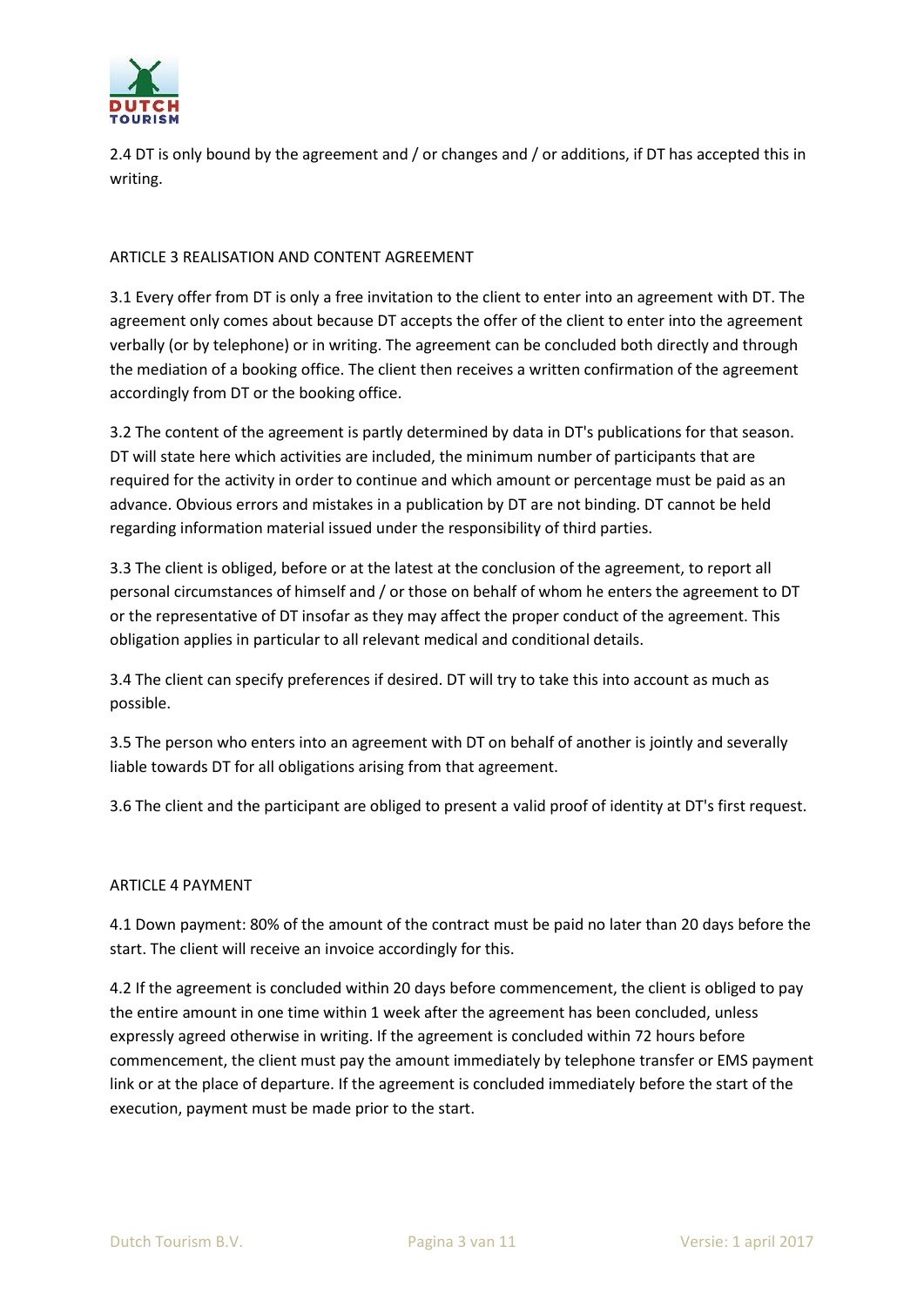

4.3 The client who fails to pay on time is legally in default without any further notice of default being required. In this case, DT is entitled to dissolve the agreement or to demand full compliance. DT is entitled to claim additional compensation for all costs already incurred in connection with the agreement.

4.4 The client that does not pay on time owes DT the statutory interest on the amount of the agreement plus costs from the day of default, whereby part of a month is counted for one month. Furthermore, the client is obliged to reimburse all reasonable costs of collection of the claim, both judicial and extrajudicial, with a minimum of 15% of the claimed amount.

4.5 After the end of the arrangement, the client receives a final invoice. The remaining 20% and any changes in the assignment and number of persons will be calculated.

## ARTICLE 5 PRICE

5.1 DT that offers standard activities or arrangements to private individuals or groups publishes an overview of the offered packages and activities and the associated rates annually before the start of the season. At the request of the client, DT issues a quotation for an arrangement agreed upon in consultation. DT is free to offer temporary arrangements or activities at a special rate.

5.2 The price in publications applies in principle per person, unless explicitly stated otherwise. This price only includes the services and facilities described in the publication.

5.3 DT reserves the right to increase or decrease the price by up to 15% up to 20 days before commencement due to changes in transport costs including fuel costs, the fees due or applicable exchange rates. DT is obliged to inform the client of this price change as soon as possible.

5.4 If DT decides to increase the price, the client has the right to reject the price change. The client must inform DT as soon as possible of their decision.

5.5 If the client rejects the price change, DT has the authority to cancel the agreement. In that case, the client is entitled to a refund or remission of the travel sum or, if the trip has already been partially enjoyed, a proportionate part thereof.

5.6 If the agreement is concluded for the benefit of a group, DT will charge the costs for the indicated number of participants and / or materials, unless otherwise agreed upon.

5.7 DT may demand a guarantee (sum) from the client at the start of the arrangement or the activity. This will be returned at the end of the agreement, with deduction of all that the client owes to DT under the agreement.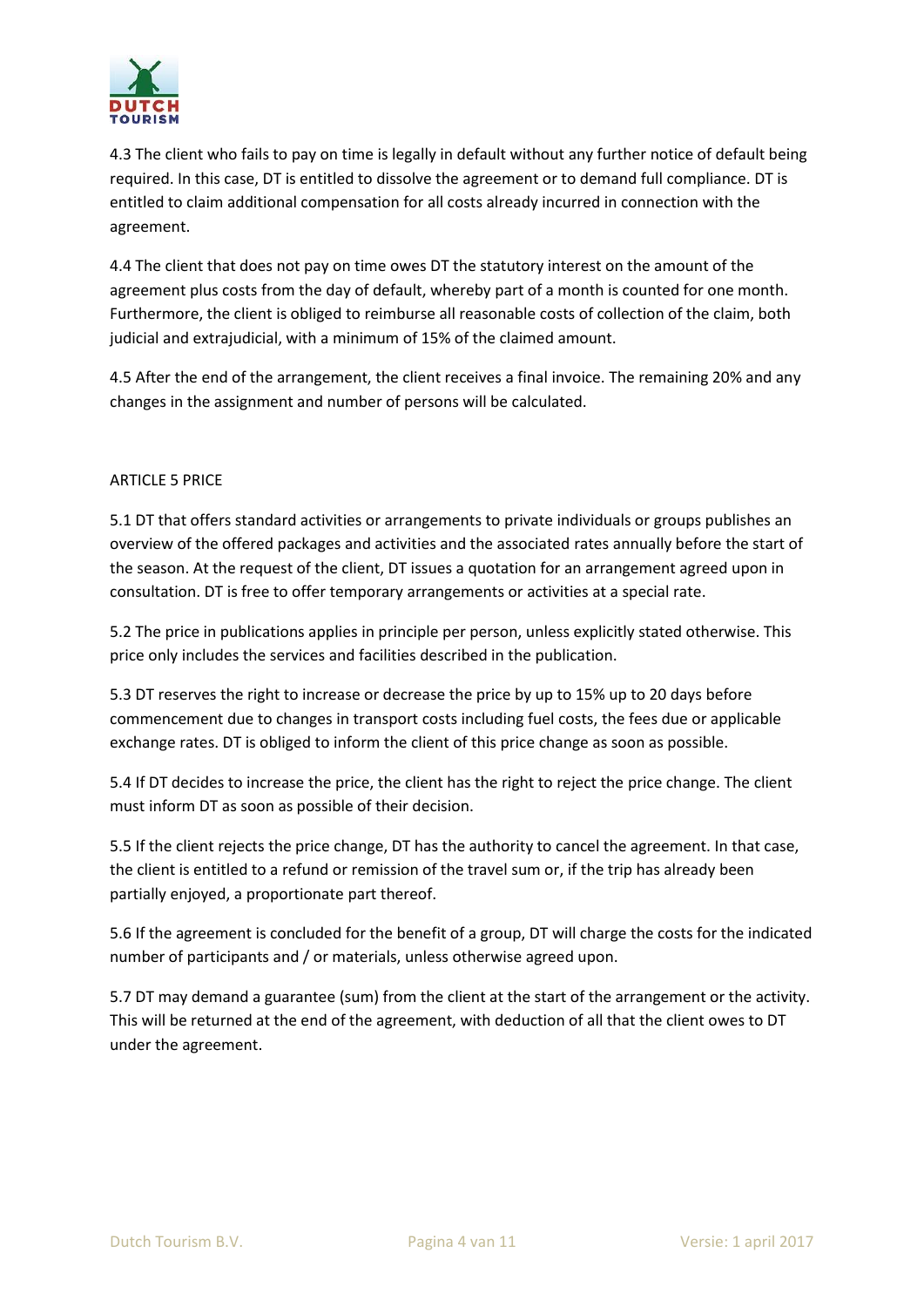

### ARTICLE 6 INFORMATION AND TRAVEL DOCUMENTS

6.1 Before the start of the arrangement, DT will provide the client with a telephone number for emergencies and, if applicable, further information about transport and documents that are mandatory in the country of destination or transit countries. The client also receives an information letter and directions. In this information letter DT requests a number of details. These must be communicated in time by the client. No later than 14 days before the start of the arrangement.

6.2 Unless otherwise agreed and as far as applicable, DT will send the participant the required tickets, vouchers no later than 10 days before the start. If the participant has not received these 5 days before the start of the arrangement, they are obliged to report this to DT.

6.3 With a package abroad, the participant must be in possession of all documents required in the country of destination or transit countries, such as a valid passport, visa, proof of vaccination etc. The participant is responsible for checking the information provided by DT about this.

6.4 DT is not liable if the participant cannot participate in (parts of) the arrangement due to not being in possession of a particular required document. All consequences are for the account of the participant.

## ARTICLE 7 ADJUSTMENT NUMBER OF PARTICIPANTS BY THE CLIENT

7.1 The client can change the number of participants up to 14 days before the start of the arrangement. If the number of participants is reduced, this can be up to 15%. For the other participants that are not present, you pay the agreed upon price. If there is a minimum number of participants, this change does not apply. If the number of participants increases, you pay the agreed additional price per participant or the standard price per participant.

7.2 The client is obliged to compensate DT for any additional costs resulting from the above changes.

### ARTICLE 8 CANCELLATION BY THE CLIENT

8.1 The client is advised to take out cancellation insurance, accident insurance and / or travel insurance.

8.2 The client can only cancel the agreement by means of a registered letter to DT. The date that DT receives the letter counts as the cancellation date.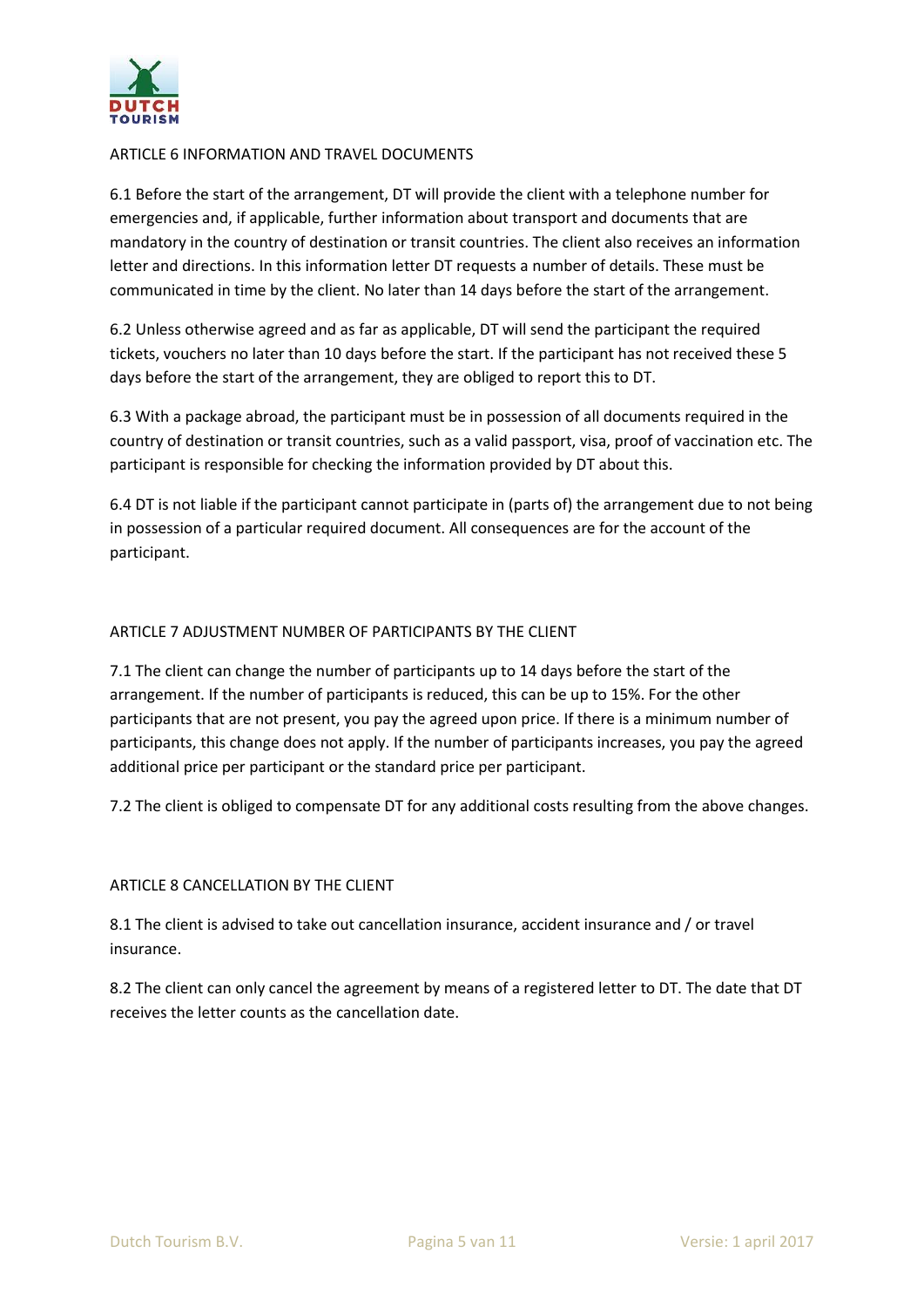

8.3 In the event of cancellation by the client, they shall in any case owe the following to DT: a. Up to 60 days before commencement: the deposit, being at least 10% of the agreed and confirmed price; b. from 60 to 45 days before the start: 25% of the agreed and confirmed price; c. from 45 to 30 days before the start: 50% of the agreed and confirmed price; d. from 30 to 10 days before the start: 85% of the agreed and confirmed price; e. within 10 days (inclusive) before commencement or later: 100% of the agreed and confirmed price. This also applies if the participant is not present at the start of the arrangement without cancelling.

8.4 In the event of cancellation, the client will also continue to owe the following: a. The policy costs and premium for the cancellation costs insurance, if and insofar he has taken out these with DT.

## ARTICLE 9 CHANGES BY DT

9.1 Based on important circumstances to be communicated immediately to the client, DT is entitled to change the arrangement and / or activity offered. If possible DT will offer the client an alternative that leaves the specific character and nature of the arrangement or activity intact and fits within the agreed budget of the client and informs this immediately.

9.2 The client may reject the change as referred to in Article 9.1, if the alternative has a substantially different character than the original agreed upon or the change causes the client to have a more than minor disadvantage. The client who rejects the change must report this to DT as soon as possible. The client in this case is entitled to a full refund of money already paid or the part of the amount that relates to the non-enjoyed parts of the arrangement.

9.3 In principle, the arrangement or the activity also takes place in case of bad weather, unless otherwise agreed in advance in writing. In bad weather DT will make efforts to adjust the program in such a way that the nuisance for the participants is limited. In any case, indoor activities will take place as planned. Outdoor activities can be cancelled free of charge by the client up to 24 hours before the start of the arrangement if, according to DT, the continuation thereof is not useful or cannot be carried out in connection with, among other things, safety.

9.4 The execution of the agreed is dependent on local (weather) conditions. Participants in arrangements or activities that are not accompanied by DT are themselves responsible for a program change if the situation so requires. In case of arrangements or activities under the direction of a representative of DT, they have the right to change the program in consultation with the participants if the situation so requires.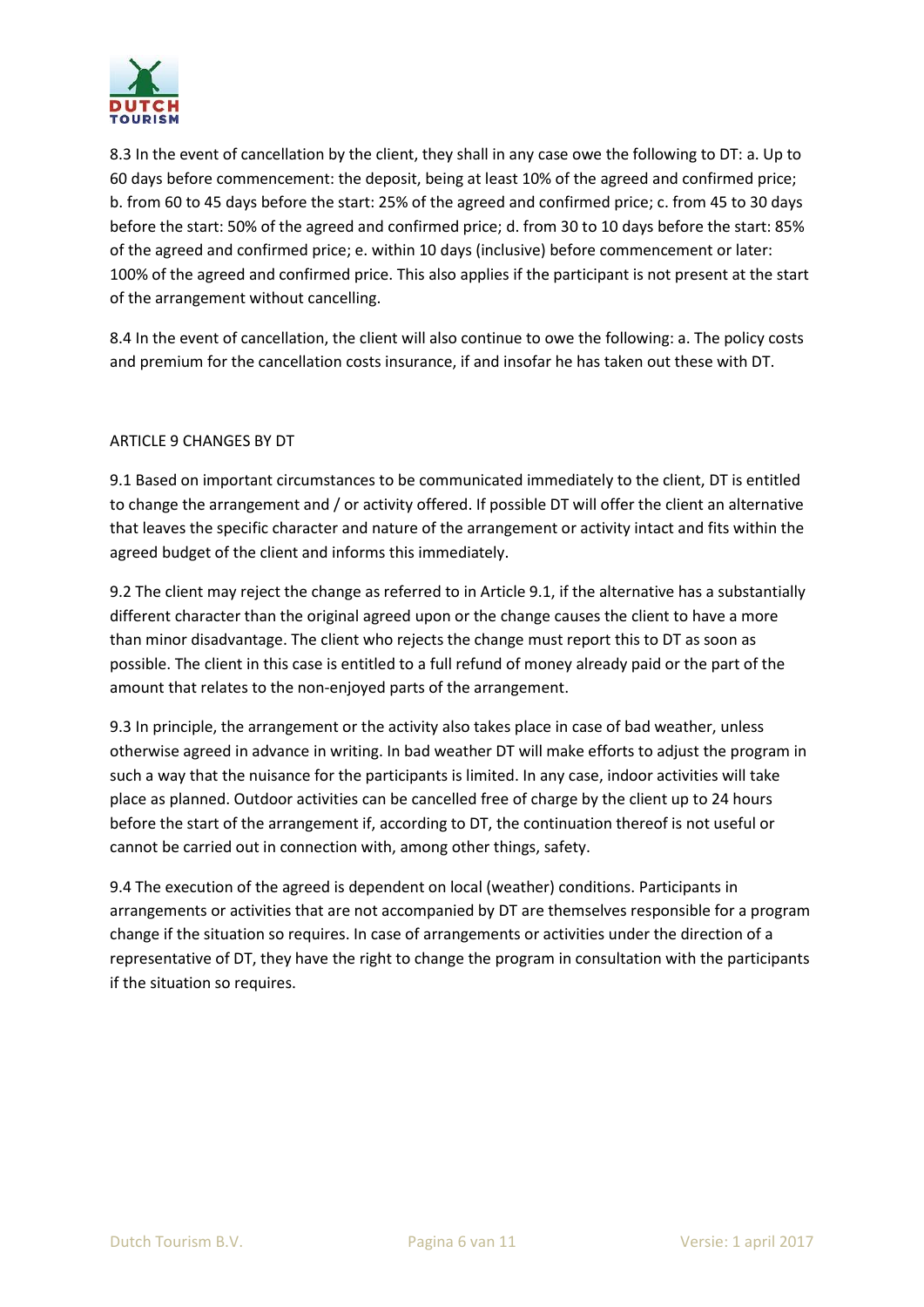

### ARTICLE 10 CANCELLATION BY DT

10.1 DT has the right to cancel the agreement up to 14 days before the start if the number of registrations is less than the minimum number of participants published or indicated in advance.

10.2 DT always has the right to cancel the agreement in the event of important circumstances that are unforeseeable and cannot be remedied or avoided, such as (civil) war, terror, political unrest, natural disasters, food shortages, general strikes, et cetera. DT is obliged to inform the client without delay and with reasons for the cancellation.

10.3 In case of cancellation by DT due to the circumstances mentioned in 10.2 prior to the commencement of the arrangement or the activity, the client is entitled to full refund of the funds already paid. DT will endeavour to offer the client an arrangement or activity of comparable quality, if possible in the same period.

10.4 If DT decides to suspend an arrangement or activity already in progress due to the circumstances mentioned in 10.2, they are obliged to make efforts to ensure a safe return of the participant. Any additional costs are for the participant. If DT saves considerable costs due to premature return, the participant is entitled to their share.

10.5 Serious shortcomings in the execution of the agreement by the client or participant (s) such as an improper use of materials made available give DT the right to immediately suspend its obligations, in particular taking back the materials made available by them or striking the activities. In this case, DT can dissolve the agreement by giving an oral statement to the client or participant, provided it is followed by a written statement to the client or participant. DT has the right to full compensation of all costs and damage by the client and / or participant.

# ARTICLE 11 OBLIGATIONS OF DT

11.1 DT is obliged to execute according to the expectations that the client may reasonably have on the grounds of the agreement or publications of DT. Depending on the circumstances, DT is obliged to provide help and assistance to the participant if the arrangement or the activity does not go according to the expectations that they could reasonably have. If the cause should be attributed to the client, DT is obliged to provide assistance insofar as this can reasonably be required of him. In that case, the costs for the assistance provided will be borne by the client.

11.2 The correctness of the execution of the agreement must also be assessed on the basis of the customs and the restrictions of the country and the location where the activities take place, on the basis of the sporting or adventurous nature of the activity and on the basis of the amount of the agreement.

11.3 DT is obliged to take out appropriate liability insurance taking into account the risks associated with the offered arrangements.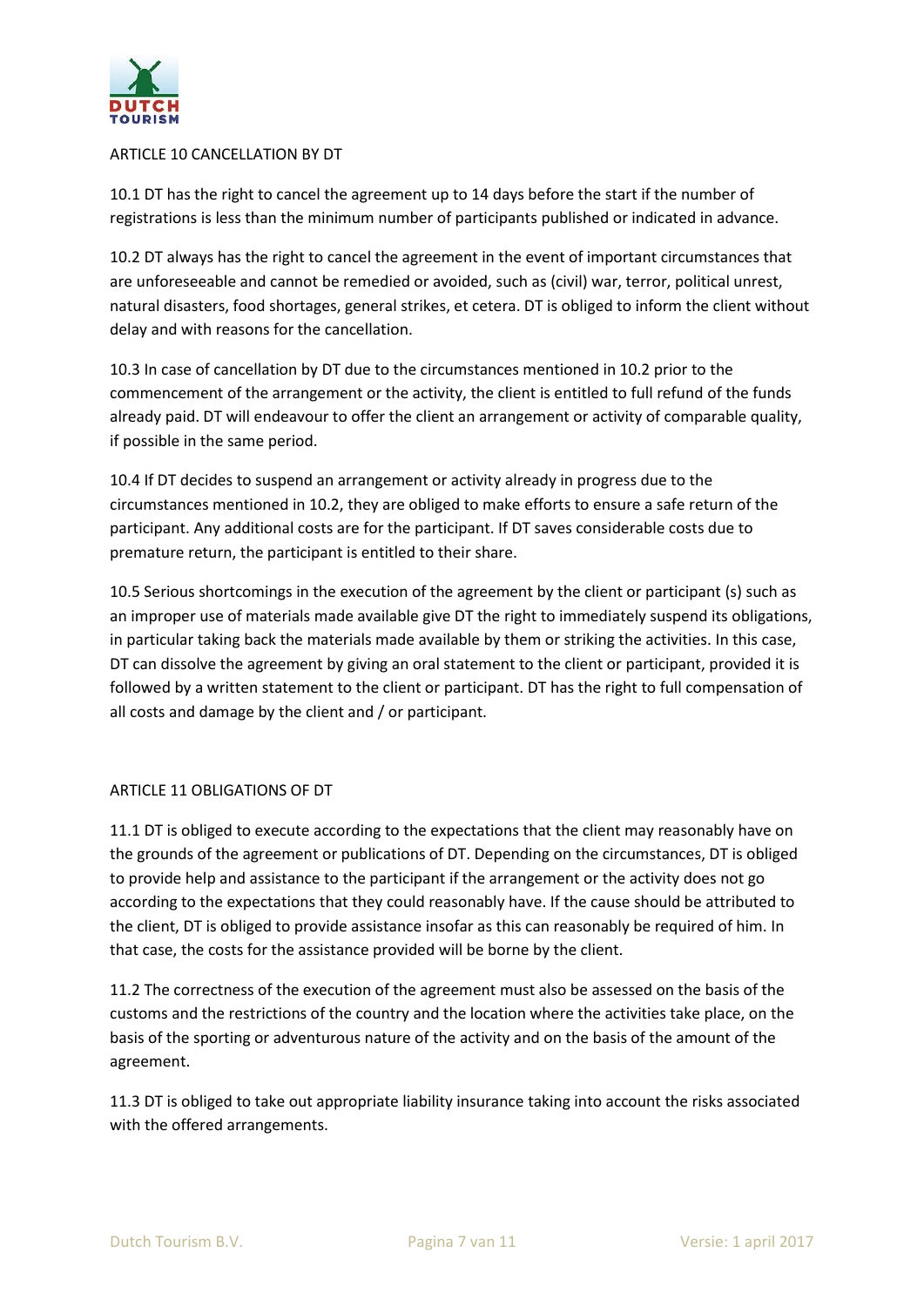

## ARTICLE 12 OBLIGATIONS OF THE CLIENT AND PARTICIPANT

12.1 The client is obliged to report all personal circumstances of themselves and / or those on behalf of whom they concluded the agreement to DT or the representative of DT to the extent that this may affect the smooth running of the arrangement or the activity. This obligation applies in particular to all relevant medical and conditional details. Every participant in activities in or on the water, not being cruises, must be in possession of a recognized swimming diploma or if they do not have a recognized swimming diploma to inform DT of this in advance accordingly.

12.2 The participant is expected to take out adequate travel and / or accident insurance before the start of the arrangement or the activity. By order of the participant or client, DT can ensure adequate travel, accidents or liability insurance. DT acts exclusively as an intermediary and expressly does not guarantee that the damage will be compensated under this insurance.

12.3 The participant is obliged to comply with all instructions from DT or their representative to promote the proper execution of the agreement.

12.4 The participant is obliged to use the provided material in a manner for which it is intended by virtue of its nature and the agreement. The participant must report and record any defects upon receipt of the material. The participant may not make any changes to the material or give it to third parties without permission from DT. The participant informs DT as soon as possible, but no later than the end of the contract, of any damage or loss of materials. DT requires permission in advance for a repair order. At the end of the agreement, the participant will transfer the provided material to a representative of DT at the agreed place in the same state as in which the participant has received it and as clean as possible. DT is entitled, if necessary, to charge extra costs for cleaning, searching, transport and storage of materials, declarations of loss etc. to the client and / or participant.

12.5 The participant who causes such annoyance or expense that the implementation of the arrangement or the activity is, or can be, made more difficult, which endangers the safety of themselves or others or deals with nature and the environment in an irresponsible manner. May be excluded by DT or its representative from (further) participation in the arrangement or the activity. Any resulting additional costs are for the account of the excluded participant or the client under whose responsibility this participant participates.

12.6 If the participant deviates from the recommended route or the recommended time- or travel schedule and therefore has to incur additional costs, these costs will be borne by the participant.

12.7 In the case of air travel, the participant must, if necessary with the assistance of a DT representative, reconfirm it with the airline's office no later than 72 hours before the stated departure time of the return journey. For all journeys, the participant must check the exact time of departure at the latest 24 hours before the stated time of departure of the return journey with DT or the local representative. The consequences arising from failure to do so are entirely at the expense of the participant.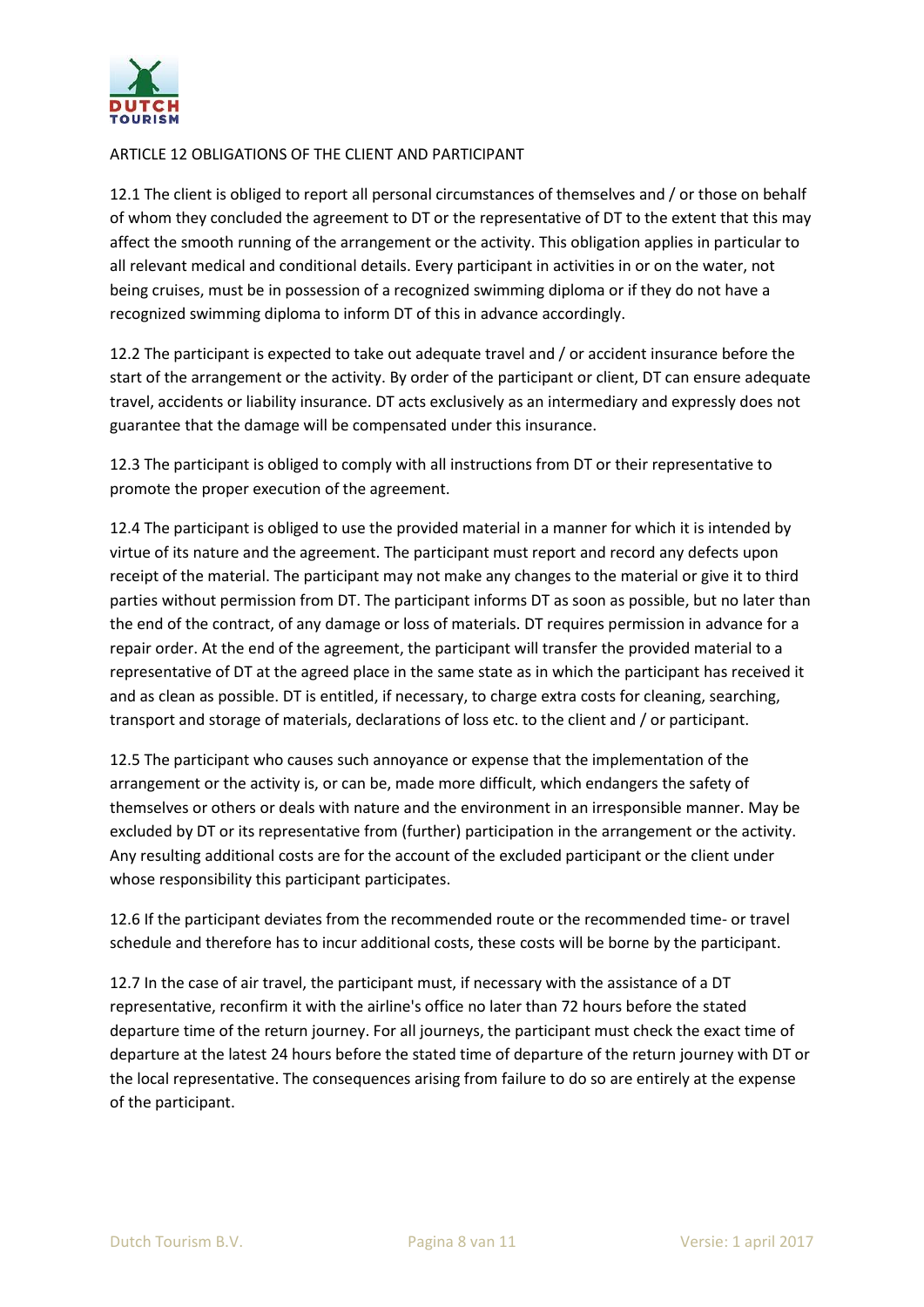

12.8 DT reserves the right to use photographic or other recordings made during the arrangement or activities for promotional purposes. Objections to this must be submitted in writing within 14 days after admission.

12.9 If the participant has not yet reached the age of 17 and is not accompanied by at least one adult, the participant must provide DT with a declaration of no objection signed by his / her legal guardian, the individual in question must sign the registration form or the contract.

12.10 The participant is and remains responsible for the assessment of whether he / she is in sufficient condition to participate in these activities.

### ARTICLE 13 LIABILITY OF DT

13.1 Participation in arrangements and / or activities takes place at the risk of the client and / or participant. Except in case of intent or gross negligence of DT itself, DT is not liable for any form of damage, including consequential damage, which the client and / or participant suffer as a result of accidents occurring during the arrangements and / or activities, unless and insofar as exclusion liability should not be legally allowed.

13. 2 DT is only liable for damage resulting from a material defect in the facilities offered by it if this material defect can be attributed to DT, unless this defect is not due to their own fault, nor by virtue of the law, a legal act or in norms applicable in society come at his expense.

13.3 DT is not in any case liable for damage resulting from: a. Circumstances attributable to the participant, such as not having a necessary travel document, inadequate health or fitness, inadequate personal handling, incorrect handling or not acting, overestimating your own abilities or ignoring instructions. b. the deliberate or undeliberate classification of a participant in a wrong category as referred to in Article 3 and / or if the participant does not comply with one or more safety regulations and / or his or her condition, as referred to in Article 3, was not sufficient to practice the activity in question. c. actions and influences of third parties not directly involved in the execution of the agreement; Circumstances that are not attributable to DT's debt and which cannot reasonably be attributed to DT pursuant to Dutch law or the norms applicable in society.

13.4 The client and / or participant are expected to take out appropriate accidents, travel and cancellation insurance. In any case, DT will never accept liability for damage for which there is entitlement to compensation, or on the basis of the previous sentence is deemed to exist on the basis of a number of travel, accident and / or cancellation insurance.

13.5 If DT imputably fails to comply with the agreement concerning an arrangement that falls under the law on the travel agreement, DT is liable for compensation of the damage that is the direct result of the performance that has been neglected up to a maximum of three times the travel sum, unless the law dictates otherwise. DT's liability for loss of travel enjoyment is limited to no more than the initial amount of the travel sum.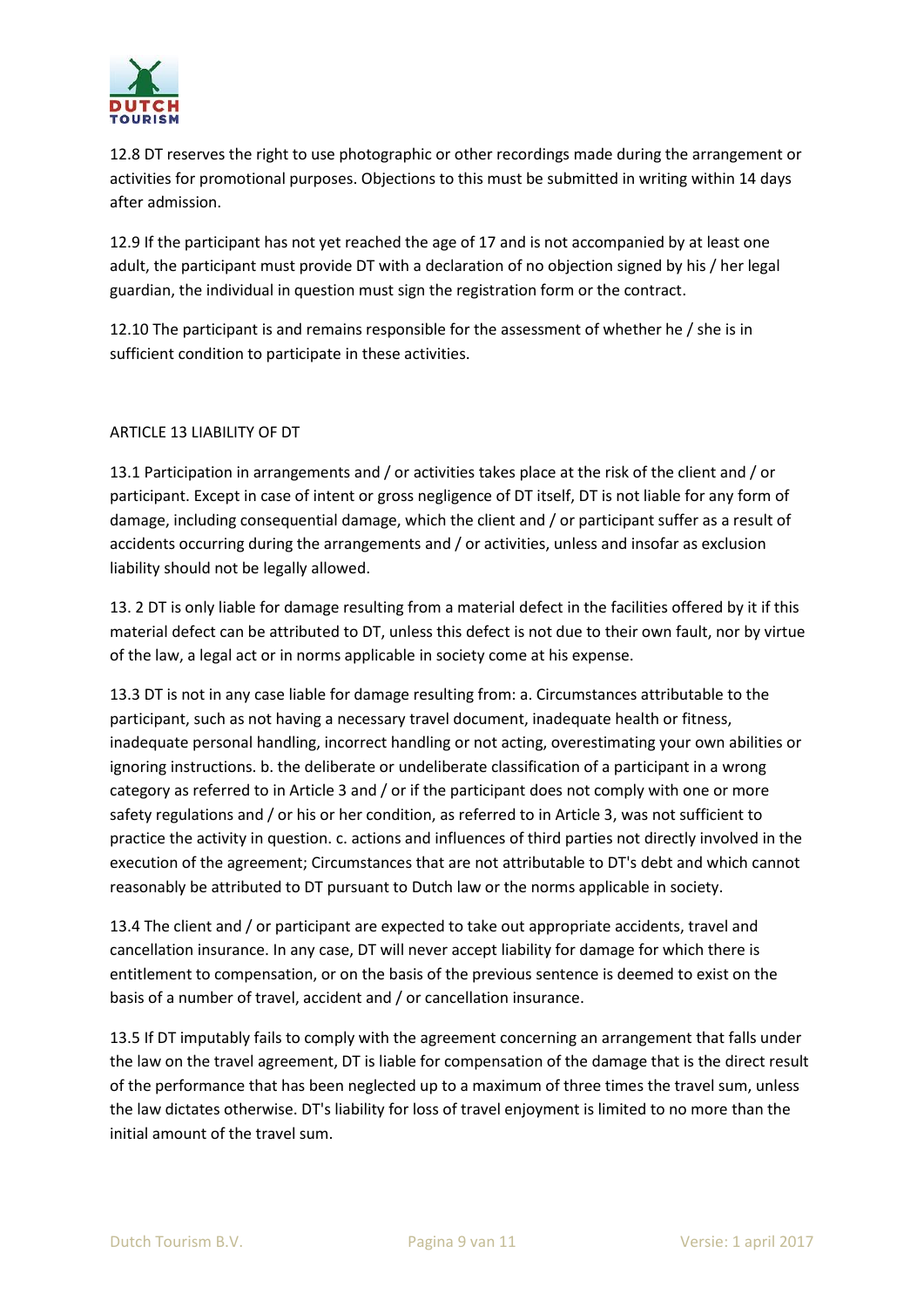

13.6 The exclusions and / or limitations of liability included in this article also apply to employees and other representatives of DT, the booking office and relevant service providers, as well as their personnel, unless the law excludes this.

13.7 In the unlikely event that an event occurs during the arrangement in question, leading to DT's liability, this liability will be limited to the amount or amounts to which the liability insurance taken out by DT entitles it, plus the deductible that is under DT's liability insurance.

13.8 DT is not liable for loss or misplacement of personal property. Found property can be sent to the relevant participant, however on the responsibility and on behalf of the participant or their representative company.

# ARTICLE 14 LIABILITY OF THE CLIENT AND PARTICIPANT

14.1 The participant and / or the client is liable to DT for damage or any other disadvantage caused by the act or omission of himself, or third parties 'admitted' by him.

## ARTICLE 15 COMPLAINTS

15.1 If the participant finds a shortcoming in the performance of the agreement, they must report this as soon as possible to the service provider concerned, so that they can find a suitable solution. If the shortcoming is not resolved within a reasonable period and detracts from the quality or the activity, it must be reported to DT or the representative on site as soon as possible. The communication costs will be reimbursed by DT, unless it appears that these should not reasonably have been incurred.

15.2 If the complaint is not dealt with satisfactorily on the spot, it can be submitted in writing to DT with no later than 14 days after the end of the arrangement or the activity. If the arrangement or activity has not taken place, a term of one month after the original starting date applies.

15.3 Every appointment for whatever reason, as well as any right to dissolve the agreement, will lapse in the event of late notification at least 1 year after the end of the arrangement or the activity or if the arrangement or activity has not taken place, 1 year after the original start date.